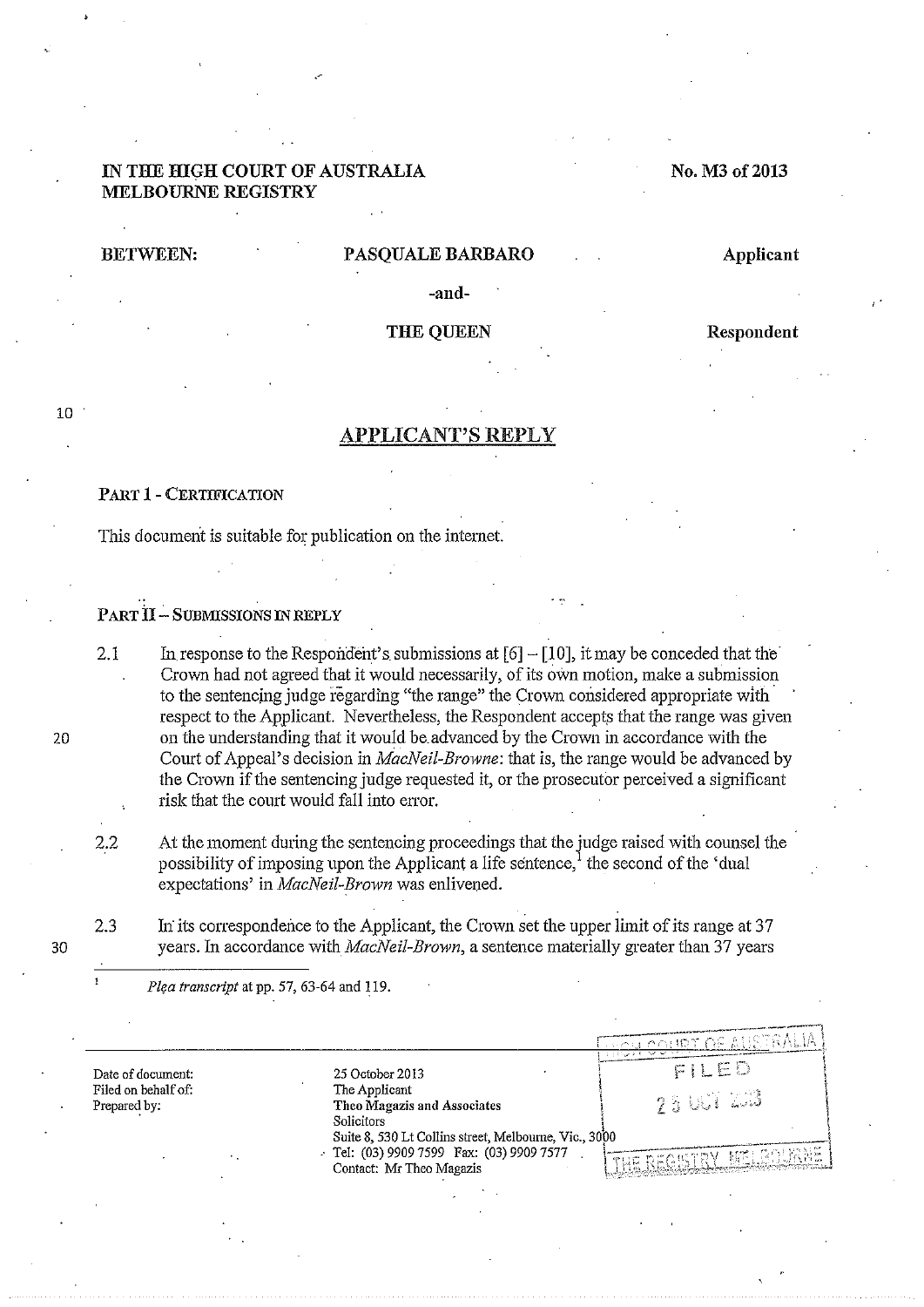was thus one that was manifestly excessive and would bespeak error. The prosecutor should then have perceived the significant risk that the court would fall into error and informed the judge of the Crown's sentencing range.

2.4 However, the Applicant's case does not turn on what the Crown had agreed to submit of its own motion. The core of the Applicant's argument is that *he* was shut out by the sentencing'judge from informing her Honour what the Crown considered was the appropriate sentencing range.

 $\cdot$  10 2.5 In discussions with the Applicant's legal representatives before the Applicant entered his pleas of gnilty, the Crown provided to his legal representatives its "sentencing range". The Applicant thereafter entered his pleas of guilty (and came to be sentenced).

> Contrary to .what is implicitly contended by the Respondent at [25] and [35] of its Submissions, that "sentencing range" was not some mere summary of the range of sentences imposed in other comparable cases. It was not the kind of "range" discussed in *Hili v The Queen* (2010) 242 CLR 520 at [54]-[56] (ie the "range of sentences that have in fact been imposed" in the past in other cases). Rather, and in accordance with *MacNeil-Browne,* it represented the Crown's acknowledgment that a sentence imposed on the Applicant that was below the bottom end of that range would be manifestly inadequate (and thus amount to error); and a sentence. greater than the top of that range would be manifestly excessive (and thus amount to error).

> By providing its sentencing range, it must have been understood by the Crown that the Applicant would, or at least might, want the sentencing judge to be made aware of it. The Crown must have also understood that, in the context of its discussions with the Applicant toward resolution, its provision to his legal representatives of a "sentencing range" was a fact relevant to the Applicant's decision to plead guilty. That is, the Crown must have proffered the range knowing that it might operate as an incentive to the Applicant to forgo his right to trial. The Applicant thus entered his pleas of guilty assuming (reasonably) that the sentencing judge wonld, somehow, be informed of the Crown's range and that it would, at the least, be given proper consideration by the Court.

2.8 When the Applicant's senior counsel drew to the attention of the sentencing judge the "two letters" from the Commonwealth DPP,<sup>2</sup> which formed part of Exhibit 5 in the sentencing proceedings, he referred to "what was agreed between the parties as to the sentencing range." Implicit in Counsel's remark was not the proposition that the Crown had "agreed" to do something. Rather, it conveyed that the Crown had communicated to the Applicant what the Crown regarded as the appropriate sentencing range and that the Applicant agreed with its terms.

Senior counsel then sought to inform the sentencing judge "what was agreed between the parties". That is, he sought to inform the sentencing judge what was that sentencing

*Ibid* at p. 115, line 3.

2.6

2.7

20

30

40

2.9

2

2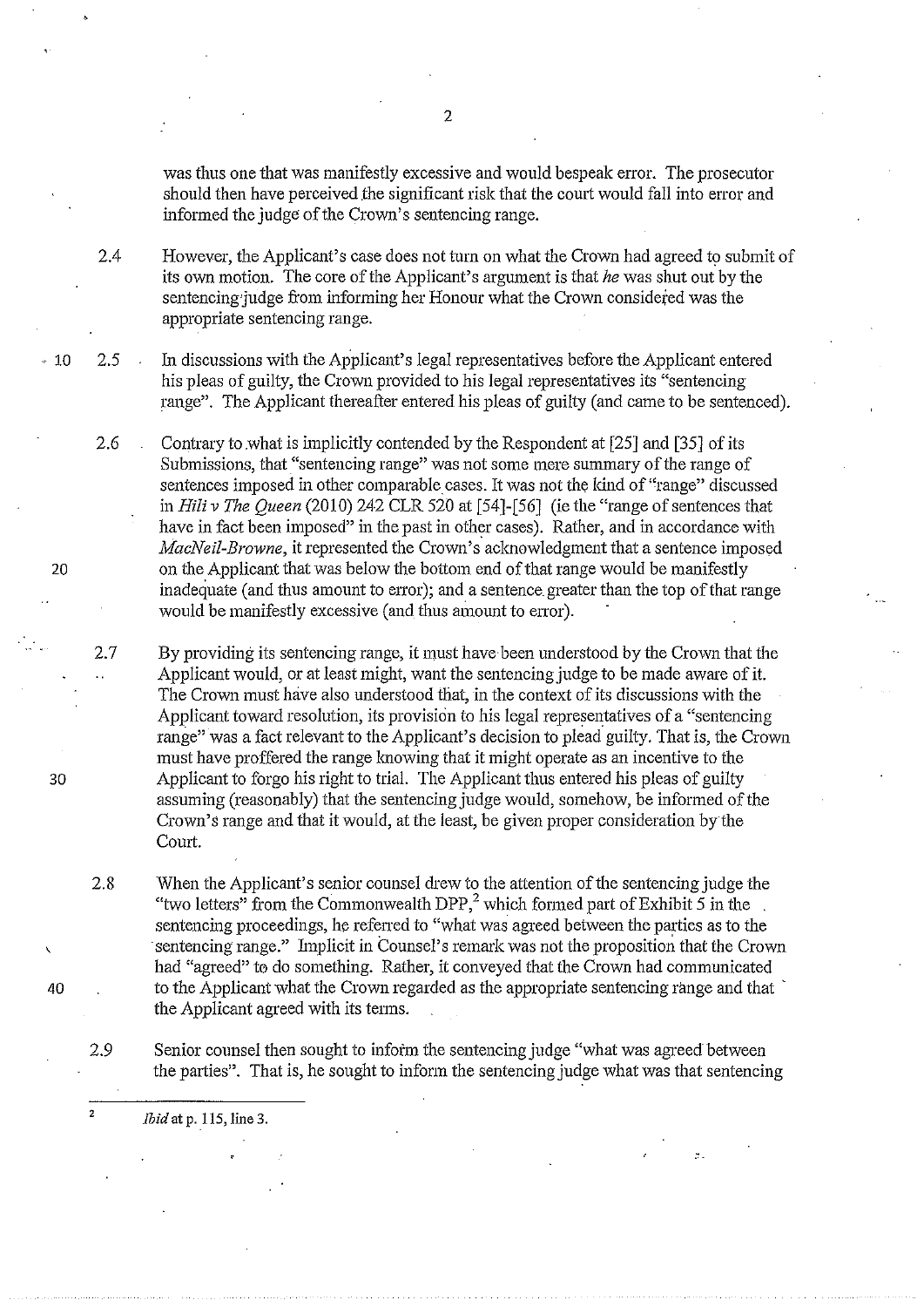range. However, before he could do so, the sentencing judge asked him: "And do you understand what I've said about the sentencing range?" That was in turn a clear reminder to counsel that her Honour had earlier stated that: there was "no basis" for "*McNeill Brown* figures" to be put before her<sup>3</sup>; she would "not in any way be looking at the *McNeill Brown* figures that have been put forward";<sup>4</sup> and that she would not take those figures into account.<sup>5</sup> It was thereby made very clear to senior counsel that the . sentencing judge was (again) directing him *not* to inform her of the range which the· Crown had communicated to the Applicant as the sentencing range that, in the view of the Crown, obtained to him and his offending.

2.10 The Respondent Submissions at  $[12]$ (c),  $[23]$ ,  $[30]$ ,  $[31]$ (c) and  $[37]$  (which endorse what was said by the Court of Appeal at [23]), that the Applicant was not denied an opportunity to inform the judge of the Crown's sentencing range, should be rejected. True it is that senior counsel for Mr Zirilli disregarded the sentencing judge's clearly stated direction that she should not be informed of the Crown's range as it obtained to Mr Zirilli.<sup>6</sup> But that in no way impacted upon the fact that the judge directed senior counsel for the Applicant not to inform her of the range and on the fact that he complied with that direction.

20 2.11 It cannot follow from the fact that senior counsel for Mr Zirilli disregarded the judge's direction that senior counsel for the Applicant had the "opportunity" to do the same.

2.12 Thus, the Applicant's legal representative sought to inform the judge of the sentencing range the Crown considered appropriate for the Applicant and was directed by the judge not to do so. In that sense, tbe sentencing judge directed senior counsel that he not inform her of the "prosecution submission" as to range:

The term "prosecution submission" in the preceding sentence should be understood in terms of substance rather than form. It means the Crown's view, or position, as to the appropriate range available to the sentencing court. It would have been the position taken by the Crown if the Crown was requested to indicate its position to the sentencing judge or, for some other reason, the Crown decided to indicate its position to the sentencing judge.

As contended in the Applicant's Submissions, sentencing proceedings are fundamentally adversarial. The parties to those proceedings, the offender and the Crown, must be permitted to make submissions regarding the exercise of the sentencing discretion. If, before those proceedings, the offender is informed by the Crown that the Crown has formed a particular view as to how that sentencing discretion should be exercised (or; more precisely, has a view regarding the ambit of that discretion), the

'-

- *Ibid* at p. 55, line 28.
	- Ibid at pp. 55-56.
- *Ibid* at p. 55, line 25.
- *Ibid* at pp. 154-58.

10

2.13

30

40

2.14

4

5

6

 $\dot{3}$